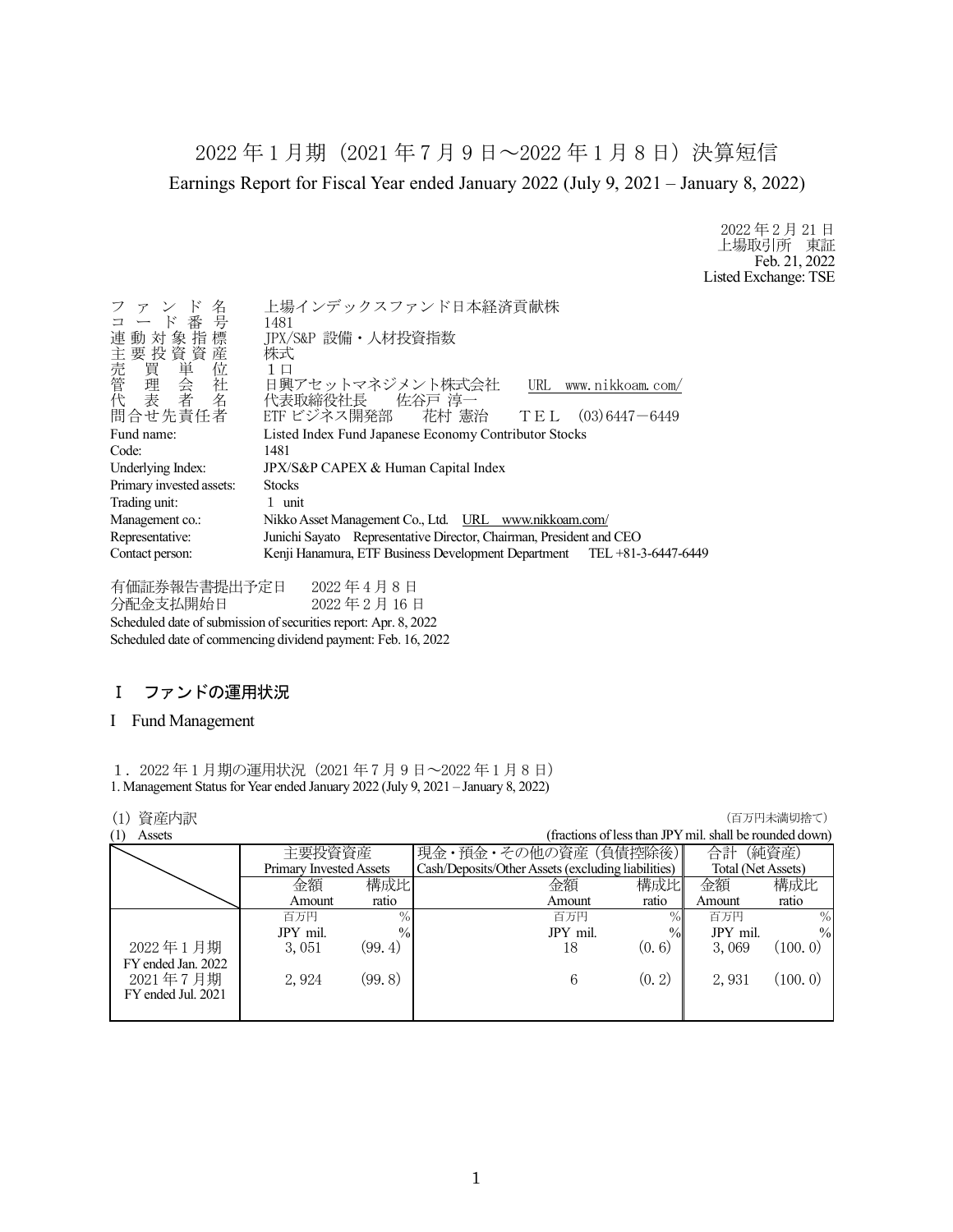#### (2) 設定・解約実績

#### (2) Creation and Redemption

|                                                      | 前計算期間末発行済口数<br>No. of Issued Units at End of<br>Previous Fiscal Period | 設定口数<br>No. of Units<br>Created<br>(②) | 解約口数<br>No. of Units<br>Redeemed<br>(③) | 当計算期間末発行済口数<br>No. of Issued Units at End of<br><b>Fiscal Period</b><br>$(①+②-③)$ |
|------------------------------------------------------|------------------------------------------------------------------------|----------------------------------------|-----------------------------------------|-----------------------------------------------------------------------------------|
|                                                      | 千口                                                                     | 千口                                     | 千口                                      | 千口                                                                                |
|                                                      | '000 units                                                             | '000 units                             | '000 units                              | '000 units                                                                        |
| 2022年1月期                                             | 1,541                                                                  |                                        |                                         | 1,528                                                                             |
| FY ended Jan. 2022<br>2021年7月期<br>FY ended Jul. 2021 | 1,532                                                                  |                                        |                                         | 1,541                                                                             |

#### (3) 基準価額

(3) Net Asset Value

|                                | 総資産<br>Total Assets<br>$\circledcirc$ | 負債<br>Liabilities<br>(②) | 純資産<br>Net Assets<br>$(\textcircled{3}(\textcircled{1}-\textcircled{2}))$ | 1口当たり基準価額<br>((3)当計算期間末発行済口数) ×1)<br>Net Asset Value per 1 unit<br>$((\textcircled{3}/No. of Issued Units at End of Fiscal Period)\times 1)$ |
|--------------------------------|---------------------------------------|--------------------------|---------------------------------------------------------------------------|----------------------------------------------------------------------------------------------------------------------------------------------|
| 2022年1月期<br>FY ended Jan. 2022 | 百万円<br>JPY mil.<br>3, 101             | 百万円<br>JPY mil.<br>31    | 百万円<br>JPY mil.<br>3.069                                                  | 円<br><b>JPY</b><br>2,007.8                                                                                                                   |
| 2021年7月期<br>FY ended Jul. 2021 | 2,965                                 | 33                       | 2,931                                                                     | 1,901.5                                                                                                                                      |

### (4) 分配金

(4) Dividend Payment

|                                | 1口当たり分配金<br>Dividend per 1 unit |
|--------------------------------|---------------------------------|
|                                | 円<br><b>JPY</b>                 |
| 2022年1月期<br>FY ended Jan. 2022 | 18                              |
| 2021年7月期<br>FY ended Jul. 2021 | 18                              |

(注)分配金は売買単位当たりの金額

\*Dividend per Trading Unit

2.会計方針の変更

2. Change in Accounting Policies

① 会計基準等の改正に伴う変更 無

①Changes accompanying revision to accounting standards, etc. No ② ①以外の変更 無

②Changes other than those in ① No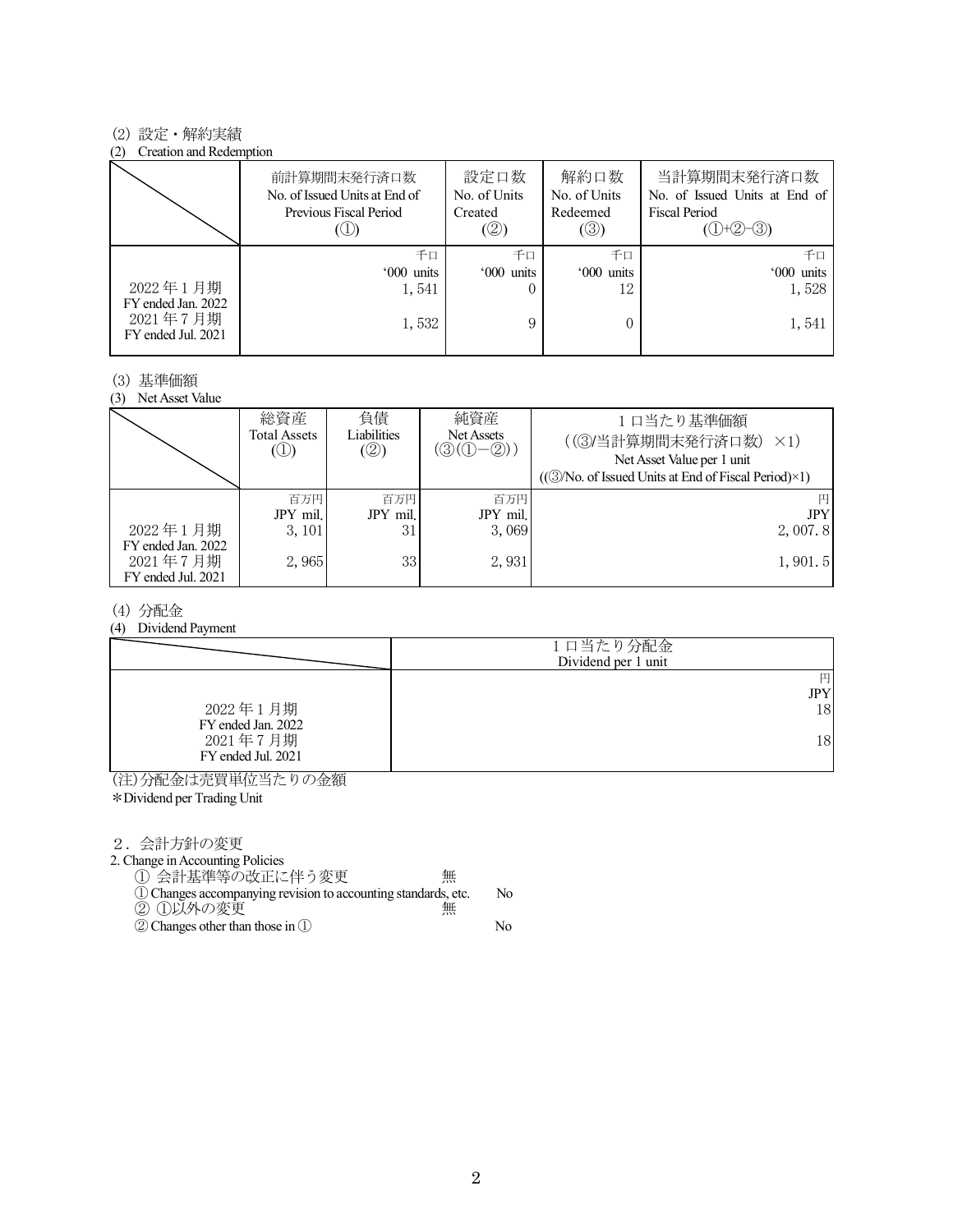# Ⅱ 財務諸表等 Financial Statements

## (1)貸借対照表 Balance Sheet

|                                                       |                                                                    | (単位:円) (Unit:JPY)                                                         |
|-------------------------------------------------------|--------------------------------------------------------------------|---------------------------------------------------------------------------|
|                                                       | 第10期<br>2021年7月8日現在<br>$10^{th}$ Fiscal Year<br>As of Jul. 8, 2021 | 第11期<br>2022年1月8日現在<br>11 <sup>th</sup> Fiscal Year<br>As of Jan. 8, 2022 |
| 資産の部 Assets                                           |                                                                    |                                                                           |
| 流動資産 Current assets                                   |                                                                    |                                                                           |
| コール・ローン Call loans                                    | 35, 825, 521                                                       | 17, 322, 455                                                              |
| 株式 Stocks                                             | 2, 924, 694, 230                                                   | 3, 051, 532, 090                                                          |
| 派生商品評価勘定 Derivative evaluation<br>account             |                                                                    | 233, 580                                                                  |
| 未収入金 Accounts receivable                              |                                                                    | 27, 647, 130                                                              |
| 未収配当金 Accrued dividend receivable                     | 4, 133, 975                                                        | 4, 928, 289                                                               |
| 前払金 Advance payments                                  | 353,000                                                            |                                                                           |
| 流動資産合計 Total current assets                           | 2, 965, 006, 726                                                   | 3, 101, 663, 544                                                          |
| 資産合計 Total assets                                     | 2, 965, 006, 726                                                   | 3, 101, 663, 544                                                          |
| 負債の部 Liabilities                                      |                                                                    |                                                                           |
| 流動負債 Current liabilities                              |                                                                    |                                                                           |
| 派生商品評価勘定 Derivative evaluation<br>account             | 115, 910                                                           | 17, 160                                                                   |
| 前受金 Advances received                                 |                                                                    | 236, 400                                                                  |
| 未払金 Accounts payable-other                            | 482, 850                                                           |                                                                           |
| 未払収益分配金 Unpaid dividends                              | 27, 750, 420                                                       | 27, 520, 542                                                              |
| 未払受託者報酬 Trustee fee payable                           | 794, 508                                                           | 851, 382                                                                  |
| 未払委託者報酬 Investment trust<br>management fee payable    | 1,589,128                                                          | 1,702,884                                                                 |
| 未払利息 Accrued interest expenses                        | 27                                                                 |                                                                           |
| その他未払費用 Other accrued expenses                        | 2, 774, 188                                                        | 1, 547, 961                                                               |
| 流動負債合計 Total current liabilities                      | 33, 507, 031                                                       | 31, 876, 329                                                              |
| 負債合計 Total liabilities                                | 33, 507, 031                                                       | 31, 876, 329                                                              |
| 純資産の部 Net assets                                      |                                                                    |                                                                           |
| 元本等 Principal and other                               |                                                                    |                                                                           |
| 元本 Principal                                          | 1, 905, 528, 840                                                   | 1, 889, 743, 884                                                          |
| 剰余金 Surplus                                           |                                                                    |                                                                           |
| 期末剰余金又は期末欠損金(△)<br>Surplus (deficit) at end of period | 1, 025, 970, 855                                                   | 1, 180, 043, 331                                                          |
| (分配準備積立金)<br>Reserve for<br>distribution              | 883, 205                                                           | 566, 277                                                                  |
| 元本等合計 Total principal and other                       | 2, 931, 499, 695                                                   | 3, 069, 787, 215                                                          |
| 純資産合計 Total net assets                                | 2, 931, 499, 695                                                   | 3, 069, 787, 215                                                          |
| 負債純資産合計 Total liabilities and net<br>assets           | 2, 965, 006, 726                                                   | 3, 101, 663, 544                                                          |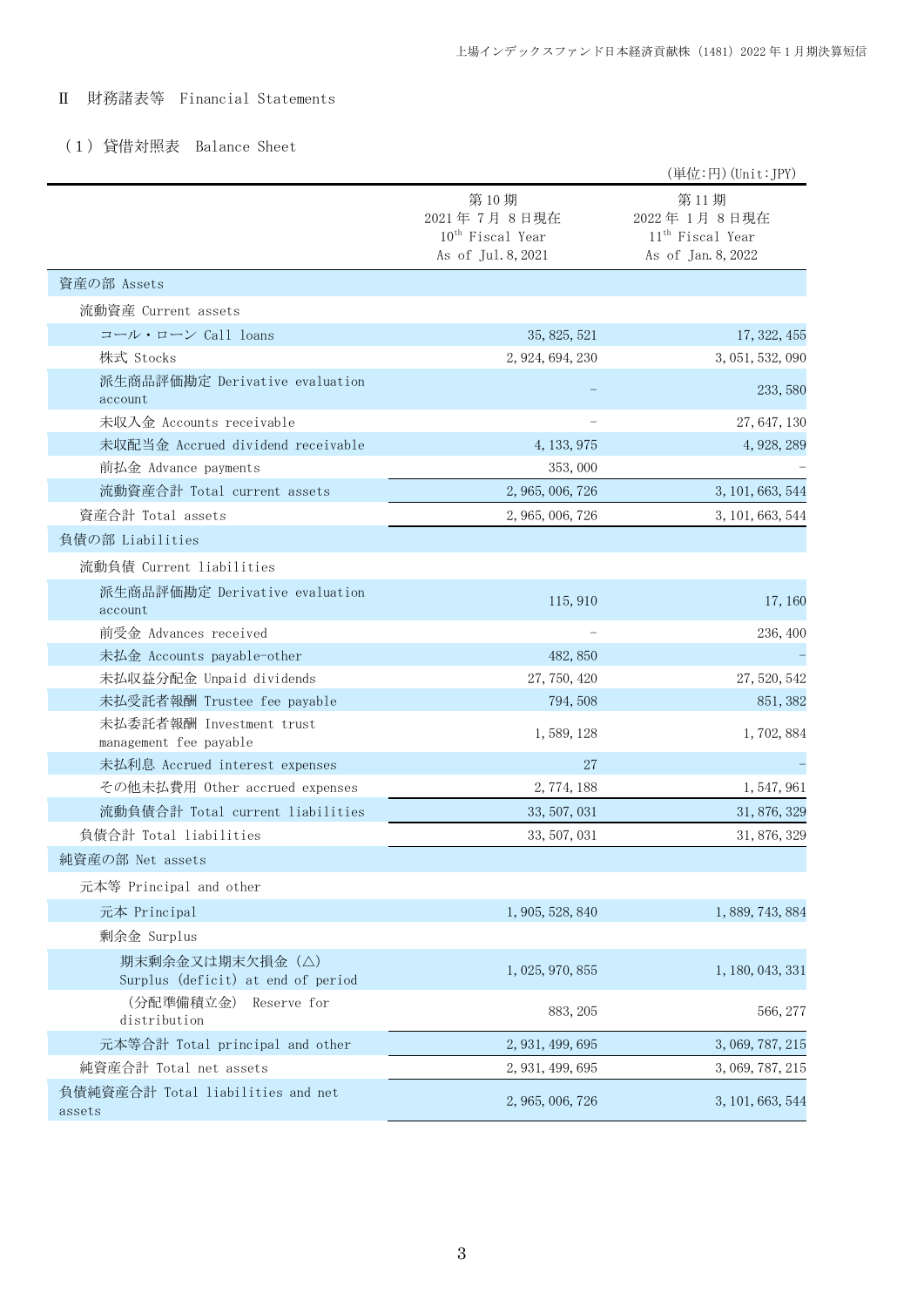上場インデックスファンド日本経済貢献株 (1481) 2022 年 1 月期決算短信

(2)損益及び剰余金計算書 Statement of Income and Retained Earnings

| 第10期<br>第11期<br>2021年1月9日<br>2021年7月9日<br>自<br>目<br>至 2021年7月8日<br>至 2022年1月8日<br>10 <sup>th</sup> Fiscal Year<br>11 <sup>th</sup> Fiscal Year<br>From Jan. 9, 2021<br>From Jul. 9, 2021<br>to Jul. 8, 2021<br>to Jan. 8, 2022<br>営業収益 Operating revenue<br>受取配当金 Dividends income<br>32, 139, 005<br>受取利息 Interest income<br>有価証券売買等損益 Profit and loss on<br>75, 782, 778<br>buying and selling of securities and other<br>派生商品取引等損益 Profit and loss on<br>1, 045, 410<br>dealing of derivatives<br>その他収益 Other revenue<br>9,415<br>営業収益合計 Total operating revenue<br>108, 976, 608<br>営業費用 Operating expenses<br>支払利息 Interest expenses<br>1,027<br>受託者報酬 Trustee fee<br>794, 508<br>委託者報酬 Investment trust management fee<br>1,589,128<br>1,702,884<br>その他費用 Other expenses<br>1, 444, 540<br>1, 547, 961<br>営業費用合計 Total operating expenses<br>3, 829, 203<br>4, 103, 927<br>営業利益又は営業損失 (△) Operating income<br>105, 147, 405<br>$(\text{loss})$<br>経常利益又は経常損失(△)<br>Ordinary income<br>105, 147, 405<br>$(\text{loss})$<br>当期純利益又は当期純損失 (△) Net income<br>105, 147, 405<br>$(\text{loss})$<br>一部解約に伴う当期純利益金額の分配額又は一部解<br>約に伴う当期純損失金額の分配額 (△)<br>Distribution of net income (loss) from partial<br>redemptions<br>期首剰余金又は期首欠損金 (△) Surplus<br>942, 964, 170<br>(deficit) at beginning of period<br>剰余金増加額又は欠損金減少額 Increase in<br>5,609,700<br>surplus or decrease in deficit<br>当期一部解約に伴う剰余金増加額又は欠損金減<br>少額 Increase in surplus or decrease in<br>deficit from partial redemptions<br>当期追加信託に伴う剰余金増加額又は欠損金減<br>少額 Increase in surplus or decrease in<br>5,609,700<br>deficit from additional subscriptions for<br>the period<br>剰余金減少額又は欠損金増加額 Decrease in<br>surplus or increase in deficit<br>当期一部解約に伴う剰余金減少額又は欠損金増<br>加額 Decrease in surplus or increase in<br>deficit from partial redemptions<br>当期追加信託に伴う剰余金減少額又は欠損金増<br>加額 Decrease in surplus or increase in<br>deficit from additional subscriptions for<br>the period |               |              | (単位:円) (Unit:JPY)       |
|-------------------------------------------------------------------------------------------------------------------------------------------------------------------------------------------------------------------------------------------------------------------------------------------------------------------------------------------------------------------------------------------------------------------------------------------------------------------------------------------------------------------------------------------------------------------------------------------------------------------------------------------------------------------------------------------------------------------------------------------------------------------------------------------------------------------------------------------------------------------------------------------------------------------------------------------------------------------------------------------------------------------------------------------------------------------------------------------------------------------------------------------------------------------------------------------------------------------------------------------------------------------------------------------------------------------------------------------------------------------------------------------------------------------------------------------------------------------------------------------------------------------------------------------------------------------------------------------------------------------------------------------------------------------------------------------------------------------------------------------------------------------------------------------------------------------------------------------------------------------------------------------------------------------------------------|---------------|--------------|-------------------------|
|                                                                                                                                                                                                                                                                                                                                                                                                                                                                                                                                                                                                                                                                                                                                                                                                                                                                                                                                                                                                                                                                                                                                                                                                                                                                                                                                                                                                                                                                                                                                                                                                                                                                                                                                                                                                                                                                                                                                     |               |              |                         |
|                                                                                                                                                                                                                                                                                                                                                                                                                                                                                                                                                                                                                                                                                                                                                                                                                                                                                                                                                                                                                                                                                                                                                                                                                                                                                                                                                                                                                                                                                                                                                                                                                                                                                                                                                                                                                                                                                                                                     |               |              |                         |
|                                                                                                                                                                                                                                                                                                                                                                                                                                                                                                                                                                                                                                                                                                                                                                                                                                                                                                                                                                                                                                                                                                                                                                                                                                                                                                                                                                                                                                                                                                                                                                                                                                                                                                                                                                                                                                                                                                                                     |               |              | 31, 293, 879            |
|                                                                                                                                                                                                                                                                                                                                                                                                                                                                                                                                                                                                                                                                                                                                                                                                                                                                                                                                                                                                                                                                                                                                                                                                                                                                                                                                                                                                                                                                                                                                                                                                                                                                                                                                                                                                                                                                                                                                     |               |              | $\overline{2}$          |
|                                                                                                                                                                                                                                                                                                                                                                                                                                                                                                                                                                                                                                                                                                                                                                                                                                                                                                                                                                                                                                                                                                                                                                                                                                                                                                                                                                                                                                                                                                                                                                                                                                                                                                                                                                                                                                                                                                                                     |               |              | 166, 250, 706           |
|                                                                                                                                                                                                                                                                                                                                                                                                                                                                                                                                                                                                                                                                                                                                                                                                                                                                                                                                                                                                                                                                                                                                                                                                                                                                                                                                                                                                                                                                                                                                                                                                                                                                                                                                                                                                                                                                                                                                     |               |              | $\triangle$ 1, 364, 940 |
|                                                                                                                                                                                                                                                                                                                                                                                                                                                                                                                                                                                                                                                                                                                                                                                                                                                                                                                                                                                                                                                                                                                                                                                                                                                                                                                                                                                                                                                                                                                                                                                                                                                                                                                                                                                                                                                                                                                                     |               |              | 13,660                  |
|                                                                                                                                                                                                                                                                                                                                                                                                                                                                                                                                                                                                                                                                                                                                                                                                                                                                                                                                                                                                                                                                                                                                                                                                                                                                                                                                                                                                                                                                                                                                                                                                                                                                                                                                                                                                                                                                                                                                     |               |              | 196, 193, 307           |
|                                                                                                                                                                                                                                                                                                                                                                                                                                                                                                                                                                                                                                                                                                                                                                                                                                                                                                                                                                                                                                                                                                                                                                                                                                                                                                                                                                                                                                                                                                                                                                                                                                                                                                                                                                                                                                                                                                                                     |               |              |                         |
|                                                                                                                                                                                                                                                                                                                                                                                                                                                                                                                                                                                                                                                                                                                                                                                                                                                                                                                                                                                                                                                                                                                                                                                                                                                                                                                                                                                                                                                                                                                                                                                                                                                                                                                                                                                                                                                                                                                                     |               |              | 1,700                   |
|                                                                                                                                                                                                                                                                                                                                                                                                                                                                                                                                                                                                                                                                                                                                                                                                                                                                                                                                                                                                                                                                                                                                                                                                                                                                                                                                                                                                                                                                                                                                                                                                                                                                                                                                                                                                                                                                                                                                     |               |              | 851, 382                |
|                                                                                                                                                                                                                                                                                                                                                                                                                                                                                                                                                                                                                                                                                                                                                                                                                                                                                                                                                                                                                                                                                                                                                                                                                                                                                                                                                                                                                                                                                                                                                                                                                                                                                                                                                                                                                                                                                                                                     |               |              |                         |
|                                                                                                                                                                                                                                                                                                                                                                                                                                                                                                                                                                                                                                                                                                                                                                                                                                                                                                                                                                                                                                                                                                                                                                                                                                                                                                                                                                                                                                                                                                                                                                                                                                                                                                                                                                                                                                                                                                                                     |               |              |                         |
|                                                                                                                                                                                                                                                                                                                                                                                                                                                                                                                                                                                                                                                                                                                                                                                                                                                                                                                                                                                                                                                                                                                                                                                                                                                                                                                                                                                                                                                                                                                                                                                                                                                                                                                                                                                                                                                                                                                                     |               |              |                         |
|                                                                                                                                                                                                                                                                                                                                                                                                                                                                                                                                                                                                                                                                                                                                                                                                                                                                                                                                                                                                                                                                                                                                                                                                                                                                                                                                                                                                                                                                                                                                                                                                                                                                                                                                                                                                                                                                                                                                     |               |              | 192, 089, 380           |
|                                                                                                                                                                                                                                                                                                                                                                                                                                                                                                                                                                                                                                                                                                                                                                                                                                                                                                                                                                                                                                                                                                                                                                                                                                                                                                                                                                                                                                                                                                                                                                                                                                                                                                                                                                                                                                                                                                                                     |               |              | 192, 089, 380           |
|                                                                                                                                                                                                                                                                                                                                                                                                                                                                                                                                                                                                                                                                                                                                                                                                                                                                                                                                                                                                                                                                                                                                                                                                                                                                                                                                                                                                                                                                                                                                                                                                                                                                                                                                                                                                                                                                                                                                     |               |              | 192, 089, 380           |
|                                                                                                                                                                                                                                                                                                                                                                                                                                                                                                                                                                                                                                                                                                                                                                                                                                                                                                                                                                                                                                                                                                                                                                                                                                                                                                                                                                                                                                                                                                                                                                                                                                                                                                                                                                                                                                                                                                                                     |               |              |                         |
|                                                                                                                                                                                                                                                                                                                                                                                                                                                                                                                                                                                                                                                                                                                                                                                                                                                                                                                                                                                                                                                                                                                                                                                                                                                                                                                                                                                                                                                                                                                                                                                                                                                                                                                                                                                                                                                                                                                                     |               |              | 1, 025, 970, 855        |
|                                                                                                                                                                                                                                                                                                                                                                                                                                                                                                                                                                                                                                                                                                                                                                                                                                                                                                                                                                                                                                                                                                                                                                                                                                                                                                                                                                                                                                                                                                                                                                                                                                                                                                                                                                                                                                                                                                                                     |               |              |                         |
|                                                                                                                                                                                                                                                                                                                                                                                                                                                                                                                                                                                                                                                                                                                                                                                                                                                                                                                                                                                                                                                                                                                                                                                                                                                                                                                                                                                                                                                                                                                                                                                                                                                                                                                                                                                                                                                                                                                                     |               |              |                         |
|                                                                                                                                                                                                                                                                                                                                                                                                                                                                                                                                                                                                                                                                                                                                                                                                                                                                                                                                                                                                                                                                                                                                                                                                                                                                                                                                                                                                                                                                                                                                                                                                                                                                                                                                                                                                                                                                                                                                     |               |              |                         |
|                                                                                                                                                                                                                                                                                                                                                                                                                                                                                                                                                                                                                                                                                                                                                                                                                                                                                                                                                                                                                                                                                                                                                                                                                                                                                                                                                                                                                                                                                                                                                                                                                                                                                                                                                                                                                                                                                                                                     |               |              | 10, 496, 362            |
|                                                                                                                                                                                                                                                                                                                                                                                                                                                                                                                                                                                                                                                                                                                                                                                                                                                                                                                                                                                                                                                                                                                                                                                                                                                                                                                                                                                                                                                                                                                                                                                                                                                                                                                                                                                                                                                                                                                                     |               |              | 10, 496, 362            |
|                                                                                                                                                                                                                                                                                                                                                                                                                                                                                                                                                                                                                                                                                                                                                                                                                                                                                                                                                                                                                                                                                                                                                                                                                                                                                                                                                                                                                                                                                                                                                                                                                                                                                                                                                                                                                                                                                                                                     |               |              |                         |
|                                                                                                                                                                                                                                                                                                                                                                                                                                                                                                                                                                                                                                                                                                                                                                                                                                                                                                                                                                                                                                                                                                                                                                                                                                                                                                                                                                                                                                                                                                                                                                                                                                                                                                                                                                                                                                                                                                                                     |               |              |                         |
| 期末剰余金又は期末欠損金(△)<br>Surplus<br>1, 025, 970, 855<br>(deficit) at end of period                                                                                                                                                                                                                                                                                                                                                                                                                                                                                                                                                                                                                                                                                                                                                                                                                                                                                                                                                                                                                                                                                                                                                                                                                                                                                                                                                                                                                                                                                                                                                                                                                                                                                                                                                                                                                                                        |               |              | 1, 180, 043, 331        |
|                                                                                                                                                                                                                                                                                                                                                                                                                                                                                                                                                                                                                                                                                                                                                                                                                                                                                                                                                                                                                                                                                                                                                                                                                                                                                                                                                                                                                                                                                                                                                                                                                                                                                                                                                                                                                                                                                                                                     | 分配金 Dividends | 27, 750, 420 | 27, 520, 542            |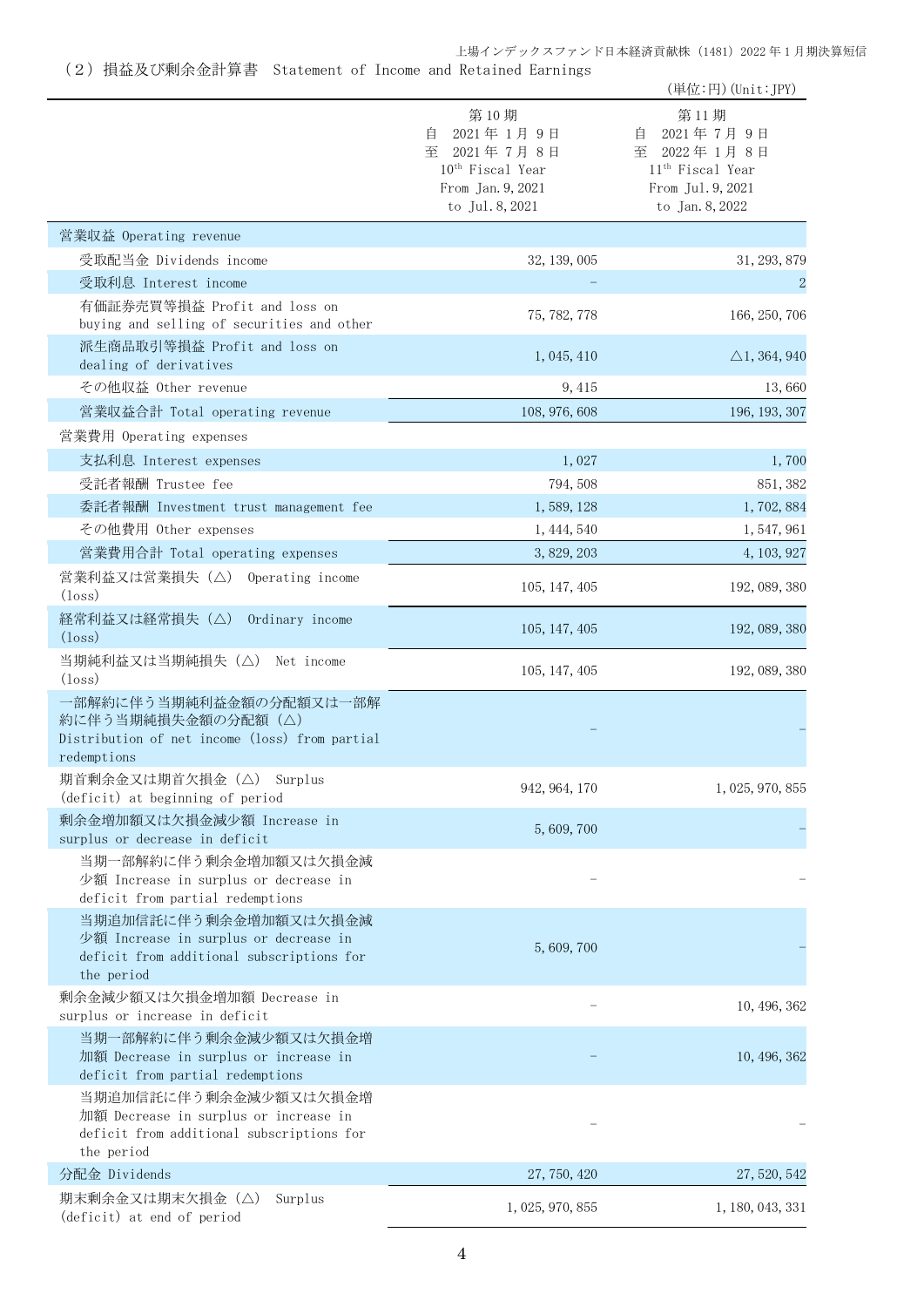(3)注記表

(重要な会計方針に係る事項に関する注記)

| 1. 有価証券の評価基準及び評価方法          | 株式は移動平均法に基づき、以下のとおり原則として時価で評価しております。  |
|-----------------------------|---------------------------------------|
|                             | (1)金融商品取引所等に上場されている有価証券               |
|                             | 金融商品取引所等に上場されている有価証券は、原則として金融商品取引所等にお |
|                             | ける計算期間末日の最終相場(外貨建証券の場合は計算期間末日において知りうる |
|                             | 直近の日の最終相場)で評価しております。                  |
|                             | (2)金融商品取引所等に上場されていない有価証券              |
|                             | 当該有価証券については、原則として、日本証券業協会等発表の店頭売買参考統計 |
|                             | 値(平均値)等、金融商品取引業者、銀行等の提示する価額(ただし、売気配相場 |
|                             | は使用しない)又は価格提供会社の提供する価額のいずれかから入手した価額で評 |
|                             | 価しております。                              |
|                             | (3) 時価が入手できなかった有価証券                   |
|                             | 適正な評価額を入手できなかった場合又は入手した評価額が時価と認定できない事 |
|                             | 由が認められた場合は、投資信託委託会社が忠実義務に基づいて合理的な事由をも |
|                             | って時価と認めた価額もしくは受託者と協議のうえ両者が合理的事由をもって時価 |
|                             | と認めた価額で評価しております。                      |
| 2. デリバティブ等の評価基準及び評価デリバティブ取引 |                                       |
| 方法                          | 悃別法に基づき原則として時価で評価しております。              |

(貸借対照表に関する注記)

|     |                            | 第10期                | 第11期               |
|-----|----------------------------|---------------------|--------------------|
|     |                            | 2021年7月8日現在         | 2022年1月8日現在        |
|     | 期首元本額                      | 1,894,404,840円      | $1,905,528,840$ 円  |
|     | 期中追加設定元本額                  | 11, 124, 000 円      | 一円                 |
|     | 期中一部解約元本額                  | $-\mathbb{H}$       | 15,784,956円        |
| 2.  | 受益権の総数                     | $1,541,690 \square$ | $1,528,919$ $\Box$ |
| -3. | 担保資産                       |                     |                    |
|     | デリバティブ取引に係る差入委託証拠金代用有価証券とし |                     |                    |
|     | て担保に供している資産は次のとおりであります。    |                     |                    |
|     | 株式                         | $53,051,000$ 円      | $51,808,000$ 円     |

(損益及び剰余金計算書に関する注記)

|   | 第10期            |                          |                 | 第11期            |                     |
|---|-----------------|--------------------------|-----------------|-----------------|---------------------|
|   | 自 2021年1月9日     |                          |                 | 2021年7月9日<br>自  |                     |
|   | 至 2021年7月8日     |                          |                 | 至 2022年1月8日     |                     |
|   | 分配金の計算過程        |                          |                 | 分配金の計算過程        |                     |
| A | 当期配当等収益額        | $32, 147, 393 \text{ H}$ | A               | 当期配当等収益額        | $31, 305, 841$ 円    |
| B | 分配準備積立金         | 314,408円                 | B               | 分配準備積立金         | 883, 205 円          |
|   | 配当等収益額合計(A+B)   | 32, 461, 801 円           | $\mathcal{C}^-$ | 配当等収益額合計(A+B)   | 32, 189, 046 円      |
| D | 経費              | 3,828,176円               | D               | 経費              | 4, 102, 227 円       |
| E | 収益分配可能額 (C-D)   | $28,633,625$ 円           | E               | 収益分配可能額 (C-D)   | 28, 086, 819 円      |
| F | 収益分配金額          | 27,750,420 円             | F               | 収益分配金額          | 27,520,542円         |
|   | 次期繰越金 (分配準備積立金) | 883, 205 円               | G               | 次期繰越金 (分配準備積立金) | 566, 277 円          |
|   | $(E-F)$         |                          |                 | $(E-F)$         |                     |
| H | 口数              | $1,541,690 \square$      | H               | 口数              | $1,528,919 \square$ |
|   | 分配金額(10 口当たり)   | 180円                     |                 | 分配金額(10 口当たり)   | 180円                |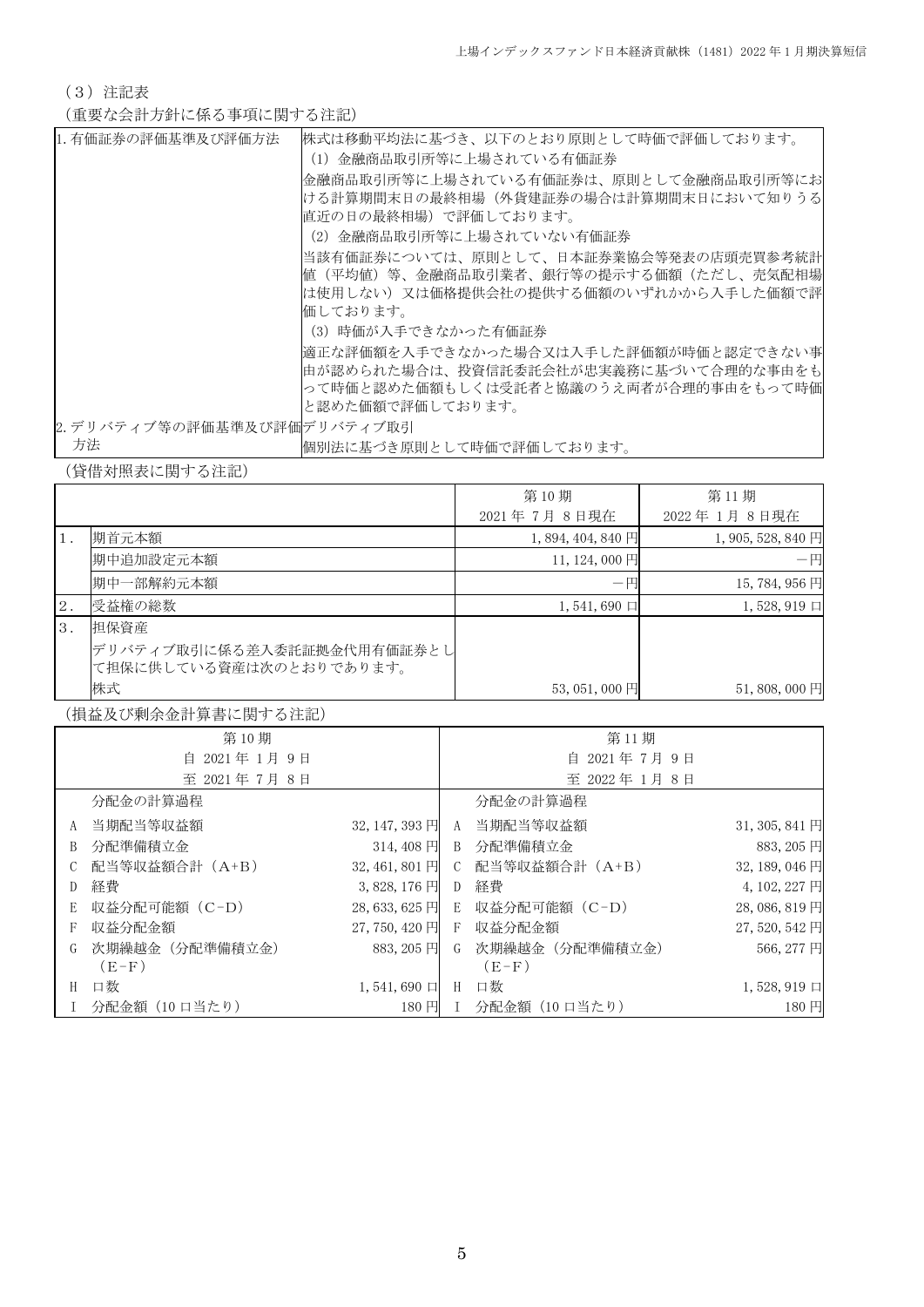(金融商品に関する注記)

### Ⅰ金融商品の状況に関する事項

|                | 第10期                                                                                                                                                                                                                                                                                     | 第11期          |
|----------------|------------------------------------------------------------------------------------------------------------------------------------------------------------------------------------------------------------------------------------------------------------------------------------------|---------------|
|                | 自 2021年 1月 9日                                                                                                                                                                                                                                                                            | 自 2021年7月9日   |
|                | 至 2021年7月8日                                                                                                                                                                                                                                                                              | 至 2022年 1月 8日 |
| 金融商品に対する取組方針   | 当ファンドは証券投資信託として、有価<br>証券、デリバティブ取引等の金融商品の<br>運用を信託約款に定める「運用の基本方<br>針」に基づき行っております。                                                                                                                                                                                                         | 同左            |
| るリスク           | 金融商品の内容及び当該金融商品に係  当ファンドが運用する主な有価証券は、<br>「重要な会計方針に係る事項に関する注<br>記」の「有価証券の評価基準及び評価方<br>法」に記載の有価証券等であり、全て売<br> 買目的で保有しております。また、主な<br>デリバティブ取引には、先物取引、オプ<br>ション取引、スワップ取引等があり、信<br>託財産に属する資産の効率的な運用に資<br> するために行うことができます。当該有<br>価証券及びデリバティブ取引には、性質<br>に応じてそれぞれ価格変動リスク、流動<br>性リスク、信用リスク等があります。 | 同左            |
| 金融商品に係るリスク管理体制 | 運用部門、営業部門と独立した組織であ<br>るリスク管理部門を設置し、全社的なリ<br>スク管理活動のモニタリング、指導の一<br>元化を図っております。                                                                                                                                                                                                            | 同左            |

### Ⅱ金融商品の時価等に関する事項

|                             | 第10期<br>2021年7月8日現在                                                                                                                                                                              | 第11期<br>2022年 1月 8日現在 |
|-----------------------------|--------------------------------------------------------------------------------------------------------------------------------------------------------------------------------------------------|-----------------------|
| 貸借対照表計上額、時価及びその差額           | 貸借対照表計上額は期末の時価で計上し<br>ているため、その差額はありません。                                                                                                                                                          | 同左                    |
| 時価の算定方法                     | (1)有価証券<br>売買目的有価証券                                                                                                                                                                              | (1)有価証券               |
|                             | 重要な会計方針に係る事項に関する注記<br>「有価証券の評価基準及び評価方法」に<br>記載しております。                                                                                                                                            | 同左                    |
|                             | (2)デリバティブ取引                                                                                                                                                                                      | (2)デリバティブ取引           |
|                             | 「デリバティブ取引等に関する注記」に<br>記載しております。                                                                                                                                                                  | 同左                    |
|                             | (3)上記以外の金融商品                                                                                                                                                                                     | (3)上記以外の金融商品          |
|                             | 短期間で決済されることから、時価は帳<br> 簿価額と近似しているため、当該金融商<br>品の時価を帳簿価額としております。                                                                                                                                   | 同左                    |
| 金融商品の時価等に関する事項につい<br>ての補足説明 | 金融商品の時価には、市場価格に基づく 金融商品の時価の算定においては一定の<br>価額のほか、市場価格がない場合には合  前提条件等を採用しているため異なる前<br>理的に算定された価額が含まれておりま<br>す。当該価額の算定においては一定の前  ることもあります。<br>提条件等を採用しているため、異なる前<br> 提条件等によった場合、当該価額が異な<br>ることもあります。 | 提条件等によった場合、当該価額が異な    |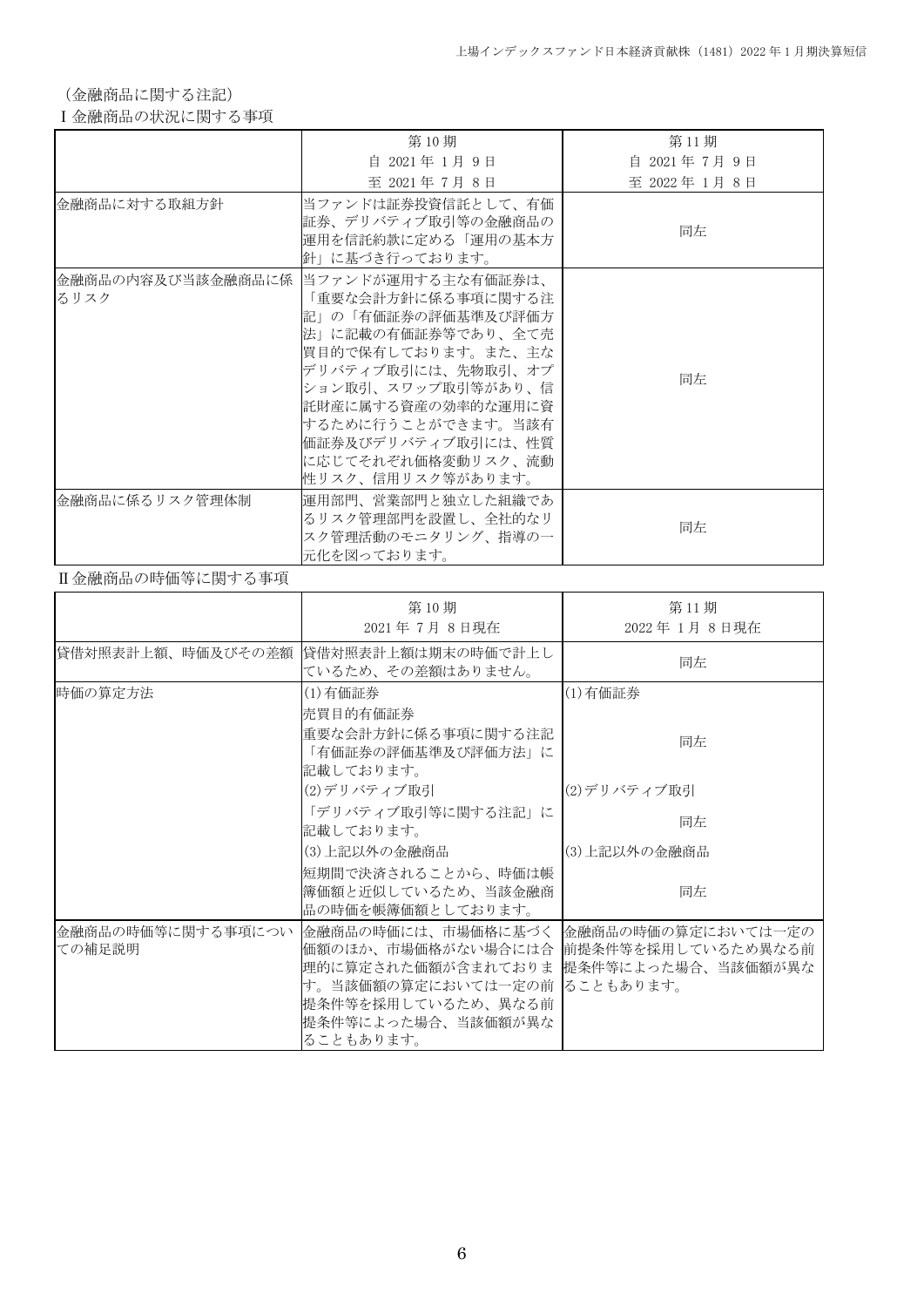## (有価証券に関する注記)

第 10 期(2021 年 7 月 8 日現在)

#### 売買目的有価証券

(単位:円)

| 種類 | 当計算期間の損益に含まれた評価差額 |
|----|-------------------|
| 株式 | 68, 720, 802      |
| 合計 | 68, 720, 802      |

第 11 期(2022 年 1 月 8 日現在)

売買目的有価証券

(単位:円)

| 種類 | 当計算期間の損益に含まれた評価差額 |
|----|-------------------|
| 株式 | 102, 475, 951     |
| 合計 | 102, 475, 951     |

(デリバティブ取引等に関する注記) 取引の時価等に関する事項

### (株式関連)

第 10 期(2021 年 7 月 8 日現在)

(単位:円)

| 区分   | 種類       | 契約額等        | うち1年超 | 時価          | 評価損益                 |
|------|----------|-------------|-------|-------------|----------------------|
| 市場取引 | 株価指数先物取引 |             |       |             |                      |
|      | 買建       | 5, 878, 250 |       | 5, 763, 000 | $\triangle$ 115, 250 |
|      | 合計       | 5, 878, 250 |       | 5, 763, 000 | $\triangle$ 115, 250 |

第 11 期(2022 年 1 月 8 日現在)

(単位:円)

| 区分   | 種類       | 契約額等         |       | 時価           | 評価損益     |
|------|----------|--------------|-------|--------------|----------|
|      |          |              | うち1年超 |              |          |
| 市場取引 | 株価指数先物取引 |              |       |              |          |
|      | 買建       | 17, 705, 100 |       | 17, 923, 500 | 218, 400 |
|      | 合計       | 17, 705, 100 |       | 17, 923, 500 | 218, 400 |

(注)1.時価の算定方法

株価指数先物取引の時価については、以下のように評価しております。

原則として計算期間末日に知りうる直近の日の主たる取引所の発表する清算値段又は最終相場で評価しておりま す。このような時価が発表されていない場合には、同計算期間末日に最も近い最終相場や気配値等、原則に準ずる 方法で評価しております。

2.株価指数先物取引の残高は、契約額ベースで表示しております。

3.契約額等には手数料相当額を含んでおりません。

4.契約額等及び時価の合計欄の金額は、各々の合計金額であります。

(関連当事者との取引に関する注記)

該当事項はありません。